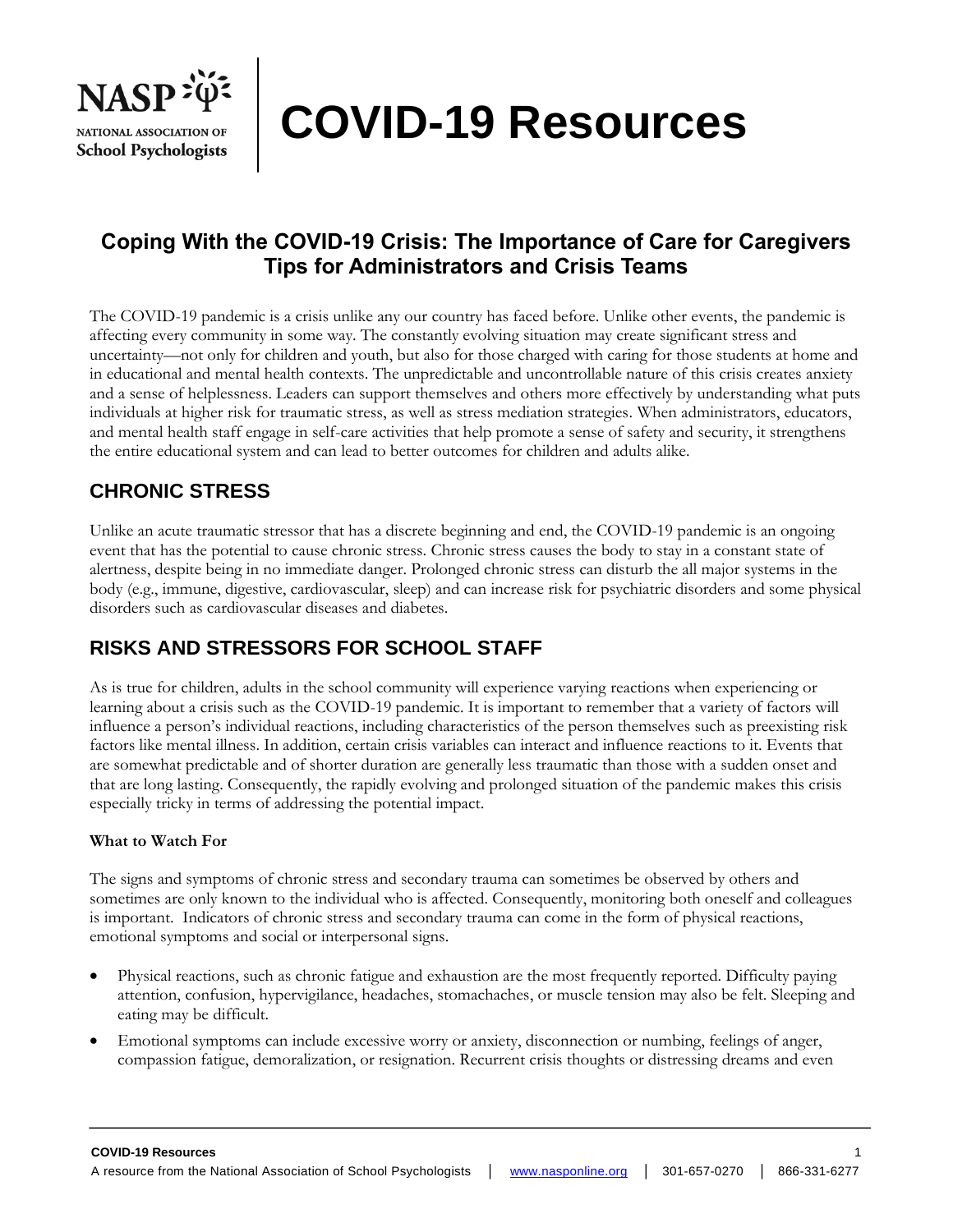some confusion and difficulty making everyday decisions can occur. Some people may experience sadness, depression, hopelessness, and/or suicidal thoughts.

• Social or interpersonal signs can include difficulties in relationships at home or work, irritability, outbursts of anger, social withdrawal, or isolation. Excessive use of alcohol and other substances can also be warning signs of stress or secondary trauma.

#### **Ways to Watch From Afar**

Requirements for physical distancing make identifying and supporting vulnerable staff and colleagues much more challenging. However, there are some strategies that school leaders might find helpful in this regard.

First, if you are aware of a staff member or colleague who was already struggling with mental health challenges or significant stressors before the pandemic, make a point to reach out to them virtually on a regular basis. This provides an opportunity to check in and ask how they are doing and what they are doing to take care of themselves. This also allows for school leaders to begin to gauge how staff members are doing as well as to share information, such as that related to Employee Assistance Programs (EAPs). Loop in your mental health staff, who can reach out and provide additional support and resources.

Second, offer regular virtual office hours for staff to "drop in" and connect with you and other colleagues. Consider inviting mental health staff to participate; they may pick up on concerns or issues that staff are struggling with.

Third, provide opportunities for virtual social connectedness for all staff. In addition to checking in and reducing social isolation for those who attend, it allows for identifying those who don't and who may need a direct check-in.

#### **ASSOCIATED GRIEF**

The pandemic has resulted in a great deal of loss for school leaders and other educators. Schools are a type of community in and of themselves. Most staff members feel very connected to the school and to work colleagues. The mandates to close schools and engage in distance learning have disrupted those connections. For school leaders who feel responsible for that community, the sense of loss might be especially profound. Grief is a natural response to such a loss, and it is not unusual for educators to feel a sense of sadness, emptiness, guilt, anxiety, and/or anger. It is important that school leaders and other educators allow themselves to grieve and provide a healthy model of mourning for others by talking about the sense of loss and sharing their feelings with others.

COVID-19 has resulted in feelings of grief. Common losses include:

- Social connections, as we no longer may have contact with close friends. Children are not able to play together, no in-person social engagement, no touching or hugging, etc. This can be disruptive to our emotional well-being.
- Losing the way we carry out our daily lives as it is no longer safe to continue as in the past. We can't engage in many of our familiar routines anymore.
- Questioning our assumptions of safety and security. We may be losing our sense of safety in the environment and question our ability to stay safe. The changing nature of what is known about the virus has contributed to this loss of safety and security.
- Losing trust in our systems. Government leaders and agencies, medical systems, religious bodies, the stock market, and corporations may be perceived as having failed to meet our expectations.
- Even if not directly affected by a specific loss, we tend to feel the grief of others. This compassionate grief can just as painful as a personal loss.
- Anticipatory grief is the feeling we get when the future is uncertain. The current situation is more confusing because the threat is something that cannot be seen, thus compromising our sense of general safety.

#### **COVID-19 Resources** 2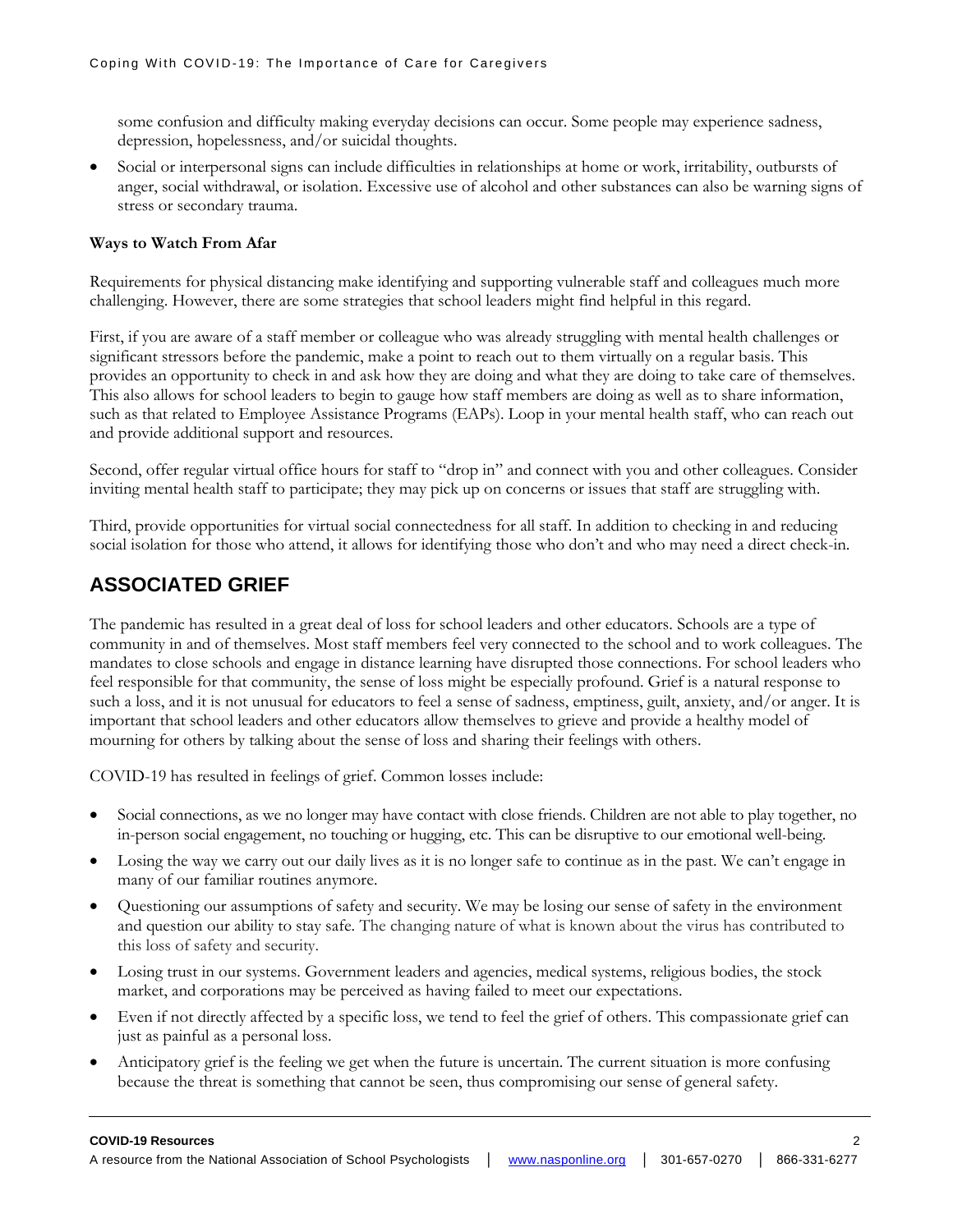## **CARE FOR THE CAREGIVER**

Strategies school leaders can use for creating a climate of support include the following.

- Provide school personnel with access to support from crisis responders and/or mental health professionals in the midst of this crisis to facilitate adaptive coping and recovery. . Such expectations can be explicitly set within the context of a staff meeting.
- Support a culture in which adults feel comfortable asking for help and/or to take a break without being perceived as being unable to do their job.
- Be aware of the potential stigma of school personnel accessing mental health services and EAPs.
- Have mental health staff, crisis team members, and administrators available via regular virtual office hours and/or virtual group or caregiver meetings to process and problem-solve—this is one way to ensure that staff are adequately supported during the COVID-19 crisis.
- Utilize substitute teachers for those educators who have been significantly impacted (e.g., those who have to take care of sick family members or are ill themselves).
- Providing opportunities to reduce feelings of social isolation during times of social distancing by encouraging non-work related virtual social connections.

Strategies school leaders and crisis team members can use for providing direct support include the following.

- Schools can use a virtual classroom buddy system. Giving teachers the option of having a school mental health professional assigned to their classroom to turn to for advice and support can help them get through this difficult time. The buddy could also help facilitate conversations about the crisis during virtual instruction times, offer mini breaks for the teacher, and identify those students—and teachers—who have significant coping challenges and connect them with more intensive support or interventions.
- School leaders and crisis team members can connect with staff daily using platforms that allow for written, visual, and audio connections (email, phone, video, online live meetings, etc.). Ideas for the content of messages include:
	- A desire to check in and connect with others
	- **•** Positive and uplifting messages such as quotes that convey hope, resilience, and thankfulness
	- Funny messages to allow for humor
	- Factual details about what information is known and specific actions that can be taken (i.e., CDC updates or recommendations, strategies for staying safe)
	- Strategies for coping

.

- Sharing of videos such as movie clips, YouTube videos, TEDTalks, etc.
- Re-emphasize care-for-caregiver culture (e.g., it is okay and expected you will ask for assistance or breaks).
- School leaders and crisis team members can create feelings of team connections by creating staff videos from individual remote work locations that can be shared via online platforms and social media. These can be shared with students or other schools.

## **HOW TO HELP YOURSELF AND OTHERS**

Self-care can come in many forms and each can help address the signs and symptoms mentioned above. School leaders should encourage self-care for staff members, as well as the care of children in the school community. The following strategies can be effective in managing some of the challenges associated with this crisis.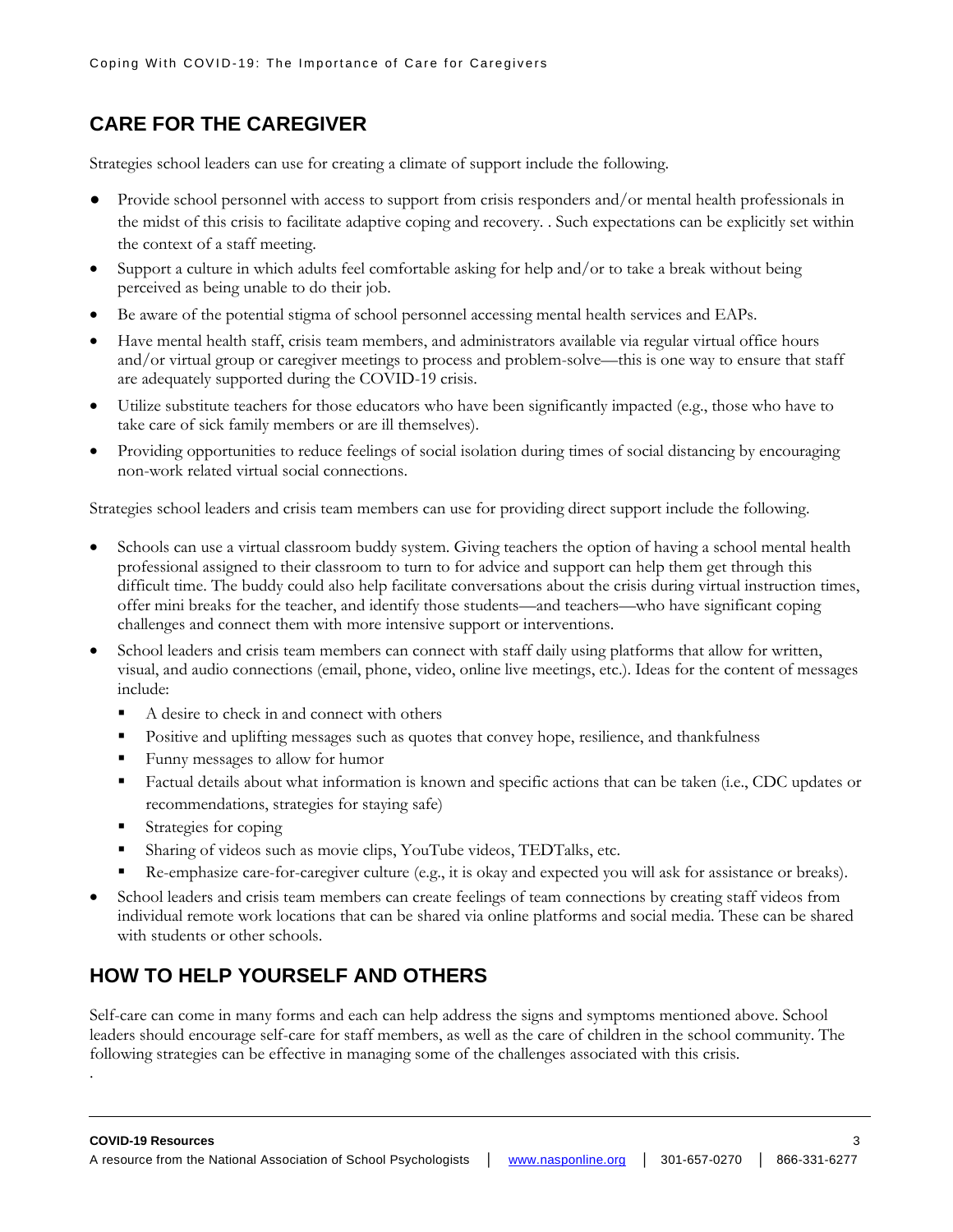- **Create a structure and routine for the day.** By maintaining a daily routine and building structure into the day, you can foster a sense of control and bring predictability to this unpredictable situation. This will help to reduce stress responses, keep our bodies regulated, and facilitate recovery. For example, continue to get out of bed at the same time, have specific times and deadlines to complete tasks, have a designated work space if you are working from home, exercise at the same time each day, have family meals, and maintain a consistent bedtime.
- **Reduce and limit exposure to media coverage of the pandemic.** The anxiety associated with the unpredictable and uncontrollable nature of the pandemic makes us crave information as a means of making sense of what is going on and regain control. However, watching media coverage for long periods of time may actually increase anxiety, as this can keep our response systems activated. As a way to reduce stress, get news only from reputable sources, watch or read the news for short periods of time (e.g., no more than 30 minutes), and don't view the news right before bed.
- **Attend to your physical self-care.** This includes getting adequate sleep and taking breaks during the workday. Many people use exercise for stress reduction, even taking walks or bike rides, which can help calm the physical body. Eat healthy foods and limit the use of alcohol or other substances, which can interfere with sleep, and should not be relied upon to help cope or relax. Use stress management techniques such as using yoga, deep breathing, calming self-talk, or soothing music.
- **Care for your emotional health.** Finding a balance between work and home is important, especially during times when crisis demands add to already busy workloads. The use of good time management skills and priority setting can help people focus on something practical to do right now to manage the situation. Keep in mind the difference between things one can change (in the system or the world) and accepting those one cannot. Identifying things to be grateful for in life is a strategy to shift your mindset. School staff should be aware of and watch for the signs of secondary trauma.
- **Maintain social connections and focus on social care.** This can contribute to resilience. We can still talk and listen to each other while maintaining physical distance. Appreciate that family and friends are important and let them know. Practicing your spiritual or religious faith may provide comfort and be calming. Stress can actually be reduced when people turn to action, such as by engaging in acts of kindness, activism, or advocacy work. Engage in hobbies or passions for creativity. Finally, look for some humor and goodness in life during this stressful time.

# **CONCLUSION**

The COVID-19 pandemic is a rapidly evolving situation that is causing stress and uncertainty. However, there are steps that school leaders can take to foster health and well-being in themselves and their school communities. Keep in mind that recovery from a crisis takes time and may not happen in a linear fashion—especially during a pandemic that does not have a discrete, known end. Awareness, balance, and connection can help! Set and celebrate achievable goals and celebrate the resilience of the great people in your school who go above and beyond as they support and help others in times of crises.

## **RECOMMENDED RESOURCES**

- Institute for Disaster Mental Health, SUNY at New Paltz, [https://newpaltz.edu/media/idmh/covid-](https://newpaltz.edu/media/idmh/covid-19/IDMH%20COVID19%20Community%20Stress%20Management%20Tip%20Sheet%202020%20Final.pdf)[19/IDMH%20COVID19%20Community%20Stress%20Management%20Tip%20Sheet%202020%20Final.pdf](https://newpaltz.edu/media/idmh/covid-19/IDMH%20COVID19%20Community%20Stress%20Management%20Tip%20Sheet%202020%20Final.pdf)
- NCTSN: Parent/Caregiver Guide to Helping Families Cope With the Coronavirus Disease 2019 (COVID-19), [https://www.nctsn.org/sites/default/files/resources/fact-sheet/outbreak\\_factsheet\\_1.pdf](https://www.nctsn.org/sites/default/files/resources/fact-sheet/outbreak_factsheet_1.pdf)

University of CA, San Francisco, <http://psychiatry.ucsf.edu/coronavirus>

Centers for Disease Control and Prevention. (n.d.). Emergency Responders: Tips for Taking Care of Yourself. <https://emergency.cdc.gov/coping/responders.asp>

Temple Health. (n.d.). 5 Tips for Staying Connected While Social Distancin[g.](https://www.templehealth.org/about/blog/5-tips-staying-connected-while-social-distancing) <https://www.templehealth.org/about/blog/5-tips-staying-connected-while-social-distancing>

#### **COVID-19 Resources** 4